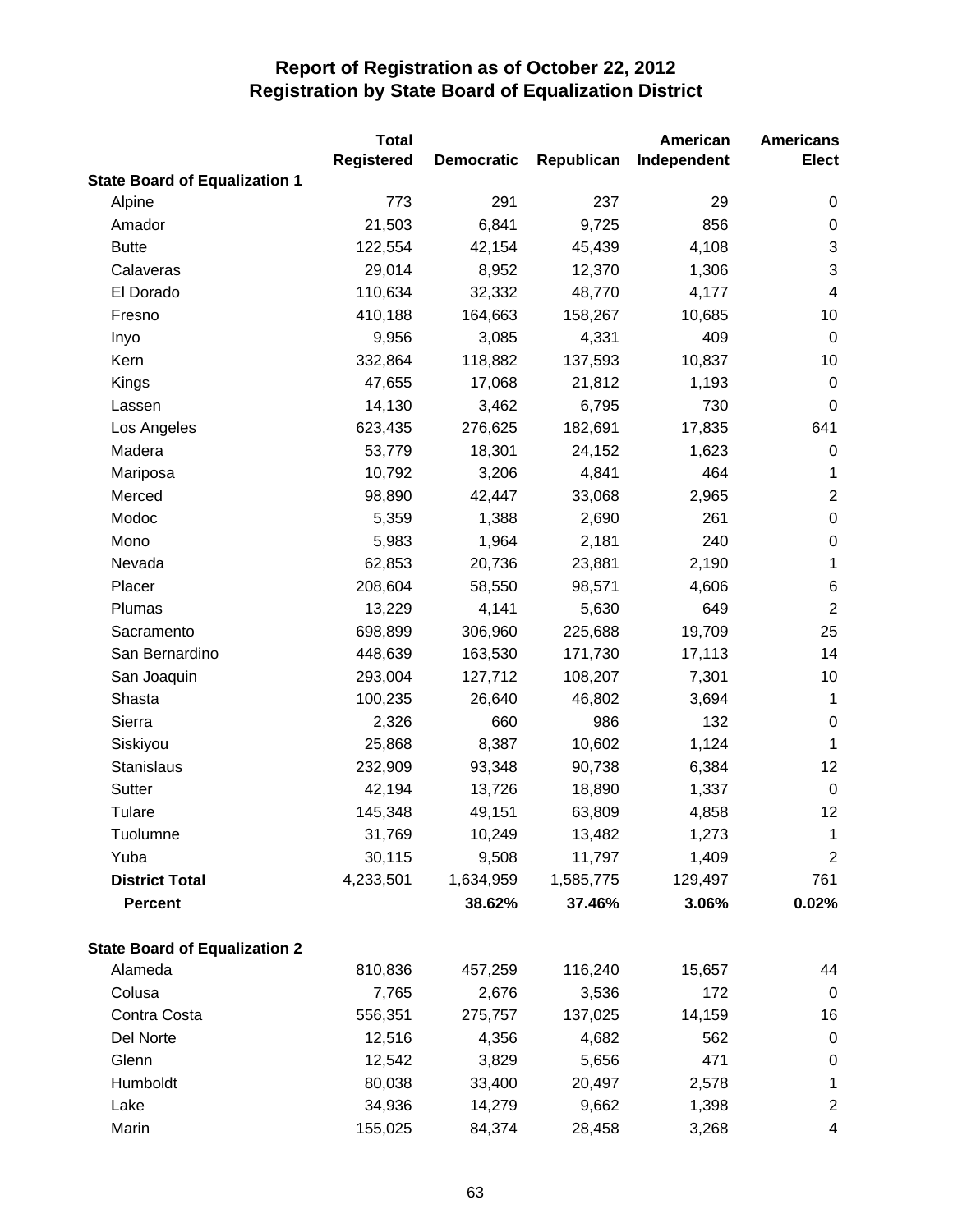|                                      | Green  | Libertarian | Peace and<br>Freedom | Other            | <b>No Party</b><br><b>Preference</b> |
|--------------------------------------|--------|-------------|----------------------|------------------|--------------------------------------|
| <b>State Board of Equalization 1</b> |        |             |                      |                  |                                      |
| Alpine                               | 12     | 3           | $\overline{2}$       | 5                | 194                                  |
| Amador                               | 120    | 172         | 45                   | 74               | 3,670                                |
| <b>Butte</b>                         | 1,437  | 1,023       | 448                  | 1,410            | 26,532                               |
| Calaveras                            | 263    | 339         | 89                   | 215              | 5,477                                |
| El Dorado                            | 891    | 999         | 295                  | 880              | 22,286                               |
| Fresno                               | 1,575  | 1,877       | 1,072                | 4,622            | 67,417                               |
| Inyo                                 | 86     | 74          | 28                   | 47               | 1,896                                |
| Kern                                 | 831    | 1,895       | 911                  | 464              | 61,441                               |
| Kings                                | 95     | 189         | 69                   | 277              | 6,952                                |
| Lassen                               | 45     | 89          | 35                   | 68               | 2,906                                |
| Los Angeles                          | 2,668  | 3,383       | 2,763                | 29,162           | 107,667                              |
| Madera                               | 201    | 265         | 127                  | 203              | 8,907                                |
| Mariposa                             | 119    | 98          | 26                   | 153              | 1,884                                |
| Merced                               | 576    | 468         | 314                  | 1,773            | 17,277                               |
| Modoc                                | 20     | 45          | 6                    | 10               | 939                                  |
| Mono                                 | 60     | 42          | 19                   | 4                | 1,473                                |
| Nevada                               | 1,483  | 598         | 152                  | 143              | 13,669                               |
| Placer                               | 1,140  | 2,222       | 369                  | 394              | 42,746                               |
| Plumas                               | 93     | 102         | 40                   | $\boldsymbol{0}$ | 2,572                                |
| Sacramento                           | 3,900  | 4,010       | 2,593                | 1,337            | 134,677                              |
| San Bernardino                       | 1,684  | 2,700       | 1,472                | 979              | 89,417                               |
| San Joaquin                          | 815    | 1,254       | 666                  | 1,434            | 45,605                               |
| Shasta                               | 468    | 802         | 286                  | 348              | 21,194                               |
| Sierra                               | 25     | 31          | 4                    | 42               | 446                                  |
| Siskiyou                             | 193    | 251         | 89                   | 55               | 5,166                                |
| <b>Stanislaus</b>                    | 717    | 1,114       | 692                  | 2,428            | 37,476                               |
| <b>Sutter</b>                        | 119    | 214         | 120                  | 525              | 7,263                                |
| Tulare                               | 475    | 718         | 464                  | 262              | 25,599                               |
| Tuolumne                             | 248    | 242         | 98                   | 66               | 6,110                                |
| Yuba                                 | 145    | 223         | 121                  | 311              | 6,599                                |
| <b>District Total</b>                | 20,504 | 25,442      | 13,415               | 47,691           | 775,457                              |
| <b>Percent</b>                       | 0.48%  | 0.60%       | 0.32%                | 1.13%            | 18.32%                               |
| <b>State Board of Equalization 2</b> |        |             |                      |                  |                                      |
| Alameda                              | 9,954  | 3,654       | 2,877                | 43,657           | 161,494                              |
| Colusa                               | 19     | 31          | 10                   | $\overline{2}$   | 1,319                                |
| Contra Costa                         | 3,506  | 2,869       | 1,268                | 1,473            | 120,278                              |
| Del Norte                            | 102    | 88          | 52                   | 152              | 2,522                                |
| Glenn                                | 45     | 73          | 47                   | 22               | 2,399                                |
| Humboldt                             | 3,057  | 787         | 328                  | 225              | 19,165                               |
| Lake                                 | 471    | 271         | 157                  | 71               | 8,625                                |
| Marin                                | 2,225  | 840         | 253                  | 410              | 35,193                               |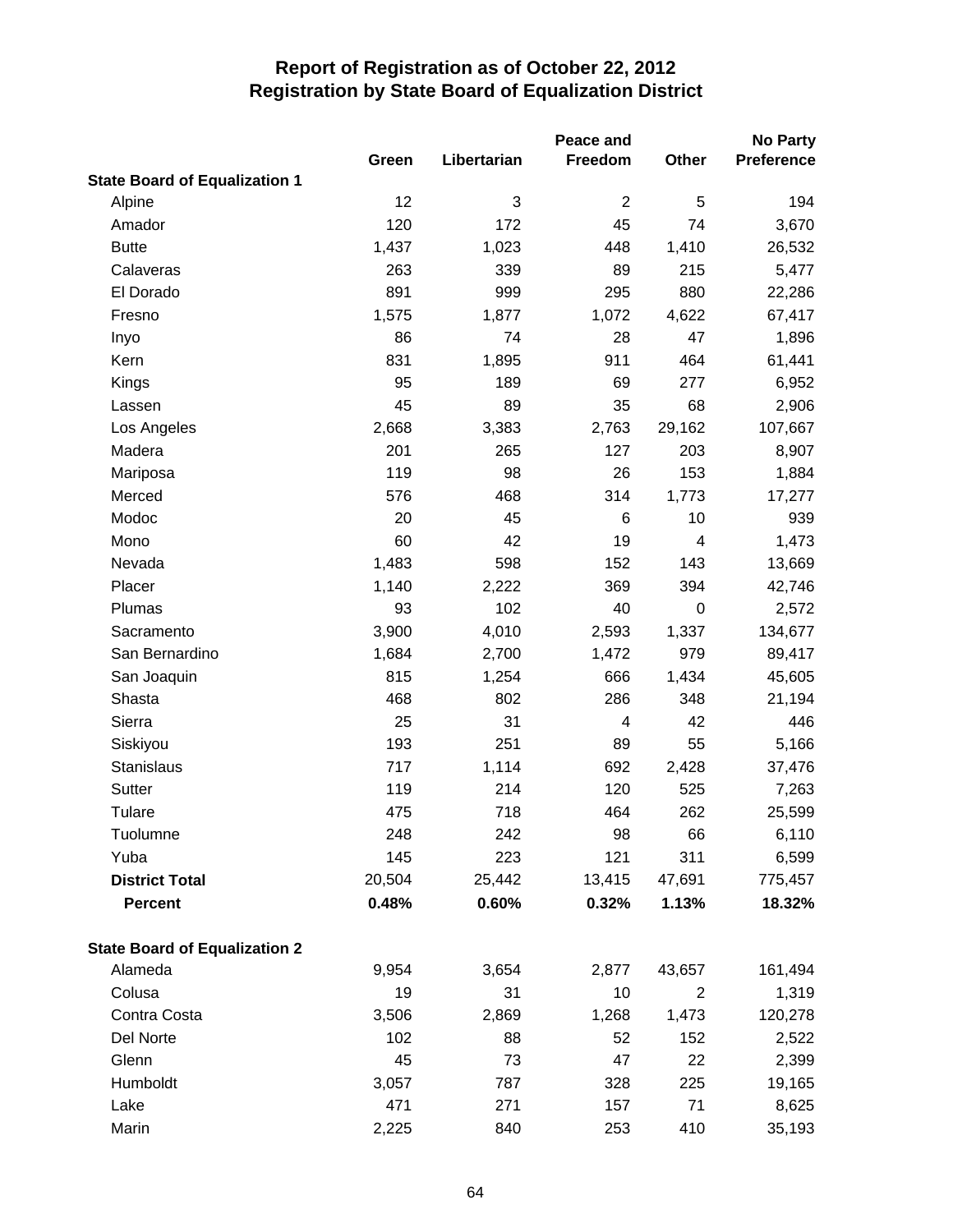|                                      | <b>Total</b>      |                   |            | American    | <b>Americans</b> |
|--------------------------------------|-------------------|-------------------|------------|-------------|------------------|
|                                      | <b>Registered</b> | <b>Democratic</b> | Republican | Independent | <b>Elect</b>     |
| Mendocino                            | 49,765            | 23,078            | 10,829     | 1,690       | 1                |
| Monterey                             | 166,290           | 86,198            | 40,642     | 3,827       | 8                |
| Napa                                 | 72,592            | 33,717            | 19,513     | 2,188       | 3                |
| San Benito                           | 26,580            | 12,590            | 7,827      | 678         | 1                |
| San Francisco                        | 500,107           | 278,350           | 43,734     | 8,897       | 18               |
| San Luis Obispo                      | 158,603           | 53,506            | 62,823     | 4,262       | 3                |
| San Mateo                            | 361,486           | 185,331           | 70,346     | 7,679       | 10               |
| Santa Barbara                        | 203,994           | 84,569            | 62,692     | 5,208       | $\overline{2}$   |
| Santa Clara                          | 817,837           | 373,066           | 178,554    | 16,883      | 31               |
| Santa Cruz                           | 158,524           | 85,917            | 26,383     | 3,661       | 4                |
| Solano                               | 209,484           | 101,815           | 52,777     | 5,887       | 12               |
| Sonoma                               | 260,315           | 134,234           | 56,567     | 6,491       | $\sqrt{3}$       |
| Tehama                               | 31,174            | 9,435             | 13,802     | 1,548       | $\pmb{0}$        |
| <b>Trinity</b>                       | 8,046             | 2,702             | 2,770      | 381         | $\boldsymbol{0}$ |
| Yolo                                 | 102,186           | 48,257            | 24,617     | 2,805       | 3                |
| <b>District Total</b>                | 4,796,992         | 2,388,695         | 999,632    | 110,350     | 166              |
| <b>Percent</b>                       |                   | 49.80%            | 20.84%     | 2.30%       | 0.00%            |
| <b>State Board of Equalization 3</b> |                   |                   |            |             |                  |
| Los Angeles                          | 4,135,002         | 2,153,987         | 854,340    | 88,005      | 1,952            |
| San Bernardino                       | 38,598            | 12,303            | 15,828     | 1,061       | $\overline{4}$   |
| Ventura                              | 426,948           | 164,592           | 155,312    | 10,691      | 13               |
| <b>District Total</b>                | 4,600,548         | 2,330,882         | 1,025,480  | 99,757      | 1,969            |
| <b>Percent</b>                       |                   | 50.67%            | 22.29%     | 2.17%       | 0.04%            |
| <b>State Board of Equalization 4</b> |                   |                   |            |             |                  |
| Imperial                             | 61,086            | 30,860            | 14,753     | 1,419       | 6                |
| Orange                               | 1,683,001         | 531,691           | 693,311    | 44,912      | 240              |
| Riverside                            | 943,405           | 343,161           | 385,464    | 27,893      | 46               |
| San Bernardino                       | 364,344           | 154,243           | 119,608    | 11,859      | 38               |
| San Diego                            | 1,563,093         | 551,931           | 532,585    | 51,442      | 87               |
| <b>District Total</b>                | 4,614,929         | 1,611,886         | 1,745,721  | 137,525     | 417              |
| <b>Percent</b>                       |                   | 34.93%            | 37.83%     | 2.98%       | 0.01%            |
| <b>State Total</b>                   | 18,245,970        | 7,966,422         | 5,356,608  | 477,129     | 3,313            |
| <b>Percent</b>                       |                   | 43.66%            | 29.36%     | 2.61%       | $0.02\%$         |